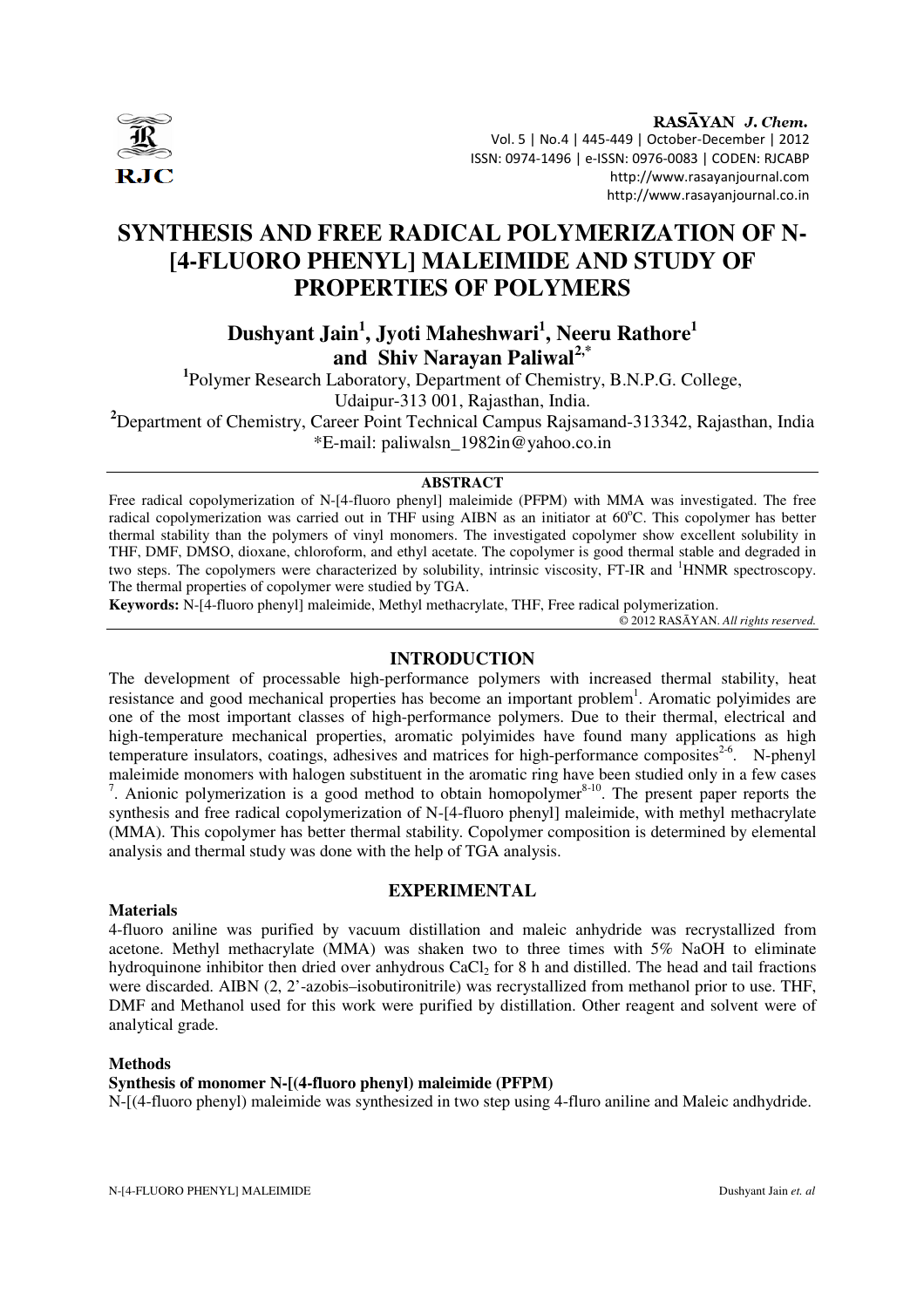## RASAYAN J. Chem.

Vol. 5 | No.4 | 445-449 | October-December | 2012

#### **Preparation of N-(4-fluoro phenyl) maleamic acid**

4-fluoro aniline (11.1 gm, 0.1 mole) and maleic anhydride (9.8 gm, 0.1 mole) were taken in 30 ml DMF solvent. This reaction mixture was stirred for three hours at room temperature (25-30ºC). After three hours stirring this solution was added to crush ice water. The white solid N-(4-fluoro phenyl) maleamic acid was filtered and dried. It was crystallized by ethanol to obtained pure N-(4-fluoro phenyl) maleamic acid.

#### **Cyclodehydration of the N-(4-fluoro phenyl) maleamic acid**

This intermediate N-(4-fluoro phenyl) maleamic acid was cyclodehydrated by treating with acetic anhydride and sodium acetate. This solution N-(4-fluoro phenyl) maleimic acid in acetic anhydride was stirred for three hours at 80ºC. Solution poured into crushed ice to obtained white solid precipitate followed by filtration and washed with water and NaHCO<sub>3</sub> solution. Obtained product N- $[(4$ -fluoro phenyl) maleimide] was crystallized by ethanol.

## **Homopolymerization of N-(4-fluoro phenyl) maleimide or preparation of (HPFPM)**

Homopolymerization of N-(4-fluoro phenyl) maleimide was carried out in THF solvent by using AIBN, as free radical initiator AIBN, at 60 ºC. N-(4-fluoro phenyl) maleimide (19.1 gm, 0.01 mole) and THF 200 ml were refluxed in round bottom flask with reflux condenser. To this solution 50 mg AIBN was added and the reaction mixture was refluxed on heating mental at 60 ºC for 24 hours. Equal amount methanol and water mixture was used to precipitate the homopolymer. The crude product was dissolved in THF and reprecipitated in methanol this process was repeated twice to completely remove the unreacted monomer.

## **Copolymerization**

#### **Co-polymerization of N (4-fluoro phenyl maleimide) with MMA (preparation of CPFPM)**

The equimolar amount of N(-4-fluoro phenyl maleimide) and MMA in THF solvent were taken in a round bottom flask. 20-30mg AIBN was added to the reaction mixture as a free radical initiator. This reaction mixture was heated at 60°C for 24 hours. Equal amount methanol and water mixture was used to precipitate the copolymer. The crude product was dissolved in THF and reprecipitated in methanol this process was repeated twice to completely remove the unreacted monomer.

#### **Measurements**

1H-NMR spectra of monomer and polymer were taken in DMSO-d6 on a Bruker DPX-200/DPX-300 spectrometer at 200/300 MHz. TMS was used as a internal reference. FT-IR spectra of the monomer and polymer were scanned in KBr pellets on Perkin Elmer IR spectrophotometer. The intrinsic viscosity measurements were carried out in DMF at 30±2°C by using Ubbelohde suspended level viscometer. Elemental analysis was carried out on Carlo-Erba elemental analyzer model 1106 series. The thermo gravimetric analysis was carried out in air at 10°C /min on a Mettler TA-3000 system, at a heating rate of  $10^{\circ}$ C/min from  $0^{\circ}$ C to 540 $^{\circ}$ C.

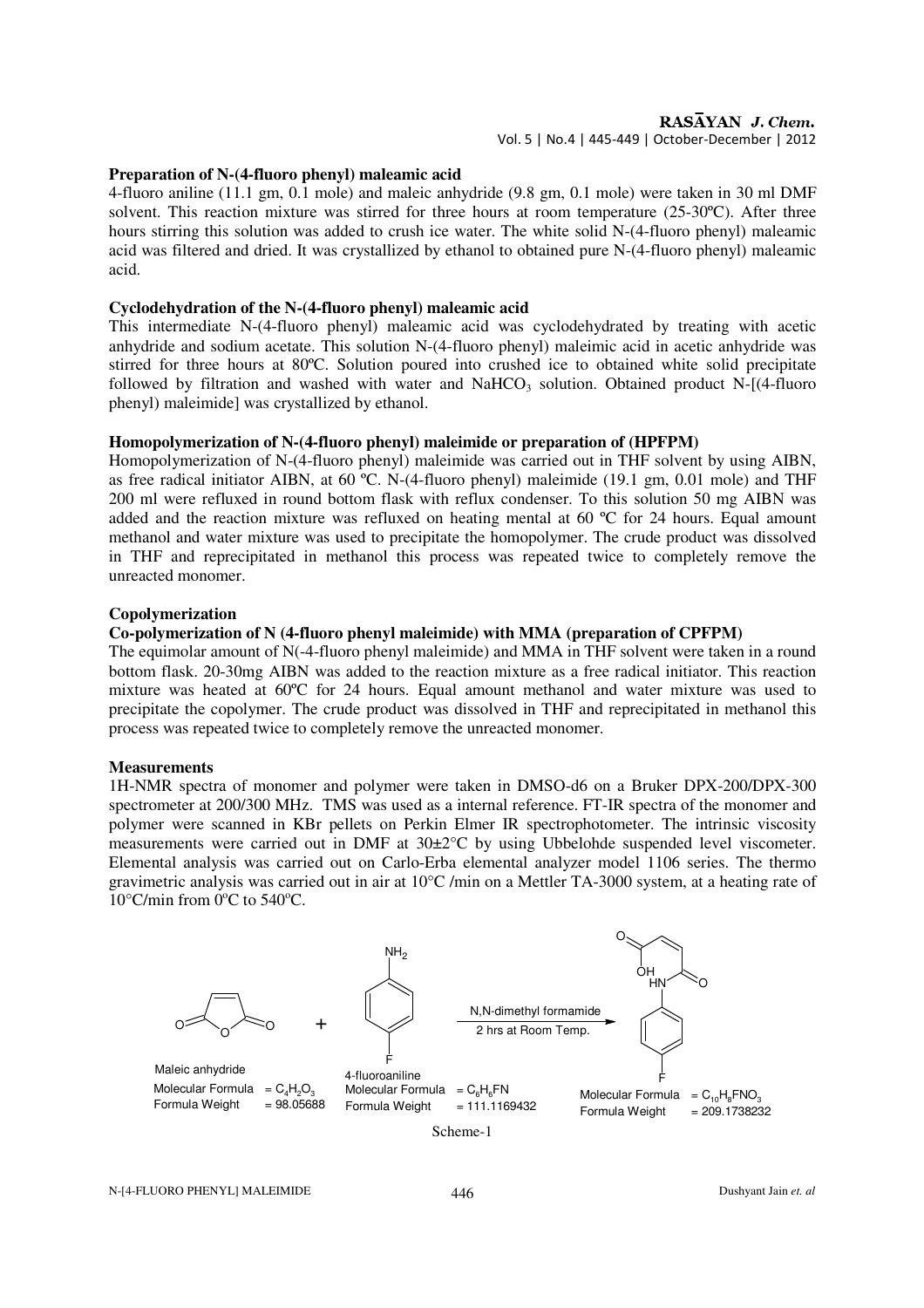## RASAYAN J. Chem.

Vol. 5 | No.4 | 445-449 | October-December | 2012



## **RESULTS AND DISCUSSION**

## **Solubility**

Table-1 summarizes the relative solubility of homopolymer (HPFPM) and copolymer (C- PFPM) in number of polar and non-polar solvents at 30°C. C- PFPM is soluble in THF, DMF, DMSO, dioxane, chloroform and ethyl acetate. Solubility behaviour in the later solvents depends on the composition of polymer.

## **Spectral characterization**

The FT-IR spectra and 1H-NMR spectra of HPFPM shows following peaks and chemical shifts:

FT-IR spectra of copolymer shows absorption peak 1713 cm-1 and 1776 cm-1 is due to the symmetric and asymmetric stretching of the carbonyl group in imide ring and strong peak 1390 cm-1 is due to C-N-C stretch of imide ring. These characteristic bands confirmed that during the copolymerization imide ring is remained intact or the polymerization is not a ring opening polymerization. The sharp band at 1169 cm-1 is assigned to C-O stretching of ester. These characteristic bands confirmed that both the monomeric unit PFPM and MMA are present in copolymer and copolymerization is proceeding via vinyl group. In the spectra of CPFPM, characteristic signals due to both the monomer unit are present. The PFPM unit in copolymer was confirmed by signal 7.5 to 8.1 ppm due to aromatic phenyl ring and a signal at 4.0 ppm is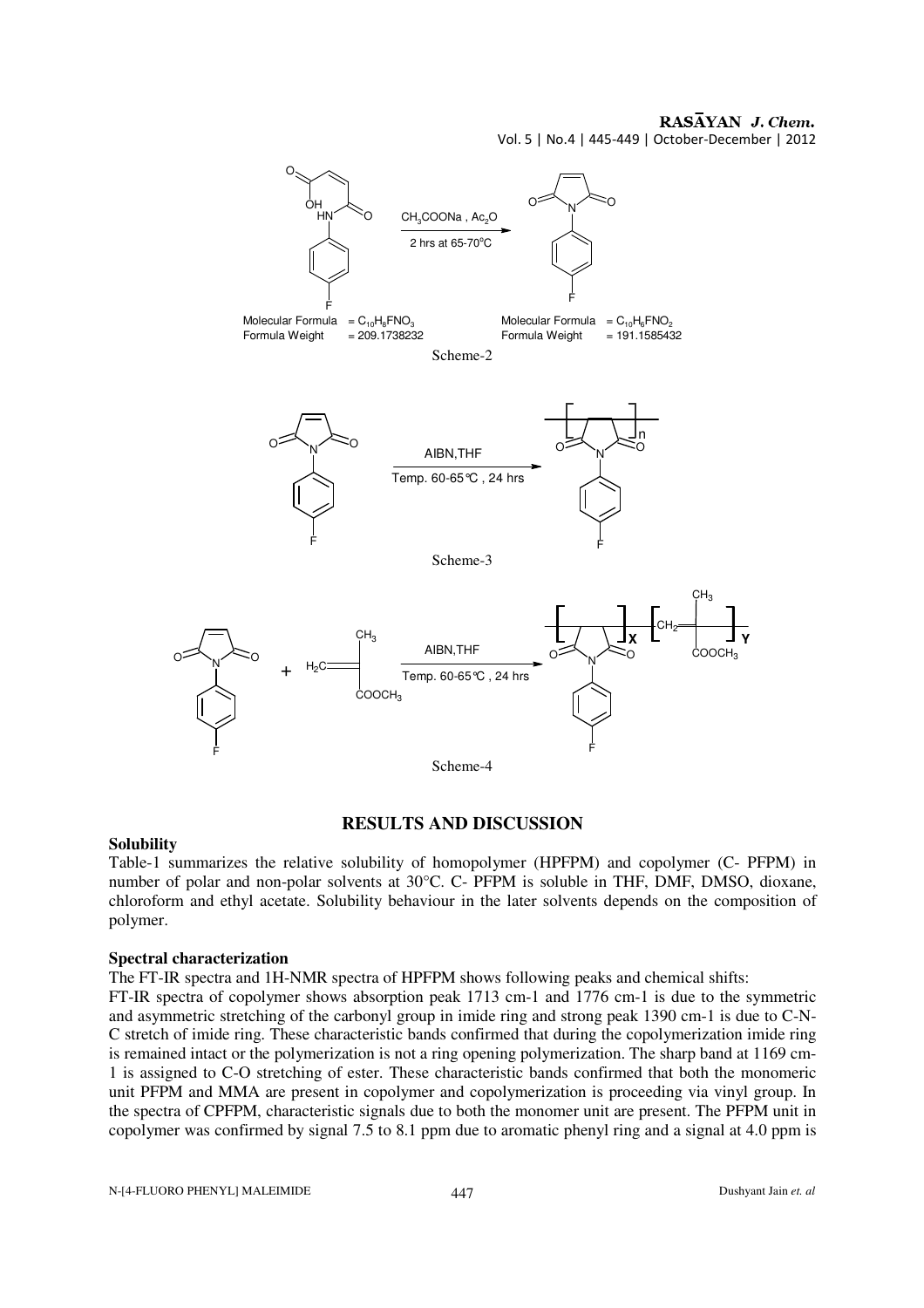attributed to the MMA unit. <sup>1</sup>H-NMR spectra also confirmed that the consumption of all vinyl groups of the comonomer due to signal of vinyl groups of both the monomer are absent in the spectrum and signals at 3.2 and 3.5 ppm appeared to  $-[CH-CH]_{n}$ - protons and  $- OCH_3$  protons.

|  | Table-1: Solubility behavior of HPFPM and CPFPM in Polar and Non-polar solvents at $30^{\circ}$ C. |
|--|----------------------------------------------------------------------------------------------------|
|  |                                                                                                    |

| Solvent         | <b>HPFPM</b> | <b>CPFPM</b> |
|-----------------|--------------|--------------|
| Dioxane         | S            | S            |
| <b>THF</b>      | S            | S            |
| <b>DMF</b>      | S            | S            |
| <b>DMSO</b>     | S            | S            |
| Chloroform      | <b>IS</b>    | S            |
| Toluene         | <b>IS</b>    | IS           |
| Benzene         | <b>IS</b>    | <b>IS</b>    |
| Hexane          | <b>IS</b>    | IS           |
| Dichloromethane | S            | IS           |
| Ethanol         | S            | IS           |
| Methanol        | S            | <b>IS</b>    |
| Ethyl acetate   | S            | S            |

S=Soluble, IS=Insoluble

## **Physical Properties**

The intrinsic viscosity [η] and molecular weight of the present polymer samples were determined. The value of η depends on molecular weight as well as on the size of polymer coil in given solution.

|  | Table-2: Physical properties of HPFPM and CPFPM |
|--|-------------------------------------------------|
|--|-------------------------------------------------|

| Polymer Code | $\rho(g/cm)$ | H(dl/g) | Mw(g/mol) |
|--------------|--------------|---------|-----------|
| <b>HPFPM</b> | 0.8780       | 0.189   | 5231      |
| CPFPM        | 0.8390       | 0.168   | 22990     |

## **Thermal Properties**

Polymaleimide is a potential heat and chemical resistant material, so Maleimide is widely used as a monomer to obtained modified polymeric system. The two step degradation was observed for polymaleimide in TGA at temperature of over 250ºC. The thermo grams were obtained by heating HPFPM and CPFPM in air 10 $^{\circ}$ C/min. The results of percentage weight loss suffered from 100 $^{\circ}$ C to 540 <sup>o</sup>C at 100 intervals are shown in Table-4. The initial decomposition temperature  $(T_i)$ , Temperature for maximum weight loss ( $T_{max}$ ), and final decomposition temperature ( $T_f$ ) of first and second degradation steps are given in Table-3

| Polymer      |     | $\mathbf{I}$ Max |     | Residue at $500^{\circ}$ C |
|--------------|-----|------------------|-----|----------------------------|
| <b>HPFPM</b> | 275 | 310              | 330 |                            |
|              | 330 | 430              | 525 | $5\%$                      |
| <b>CPFPM</b> | 230 | 285              | 355 |                            |
|              | 355 | 435              | 510 | $12\%$                     |

## **CONCLUSION**

Synthesis, through free radical copolymerization of NPFPM with MMA has been investigated. The investigated copolymaleimide show excellent solubility in THF, DMF and DMSO. The characterization